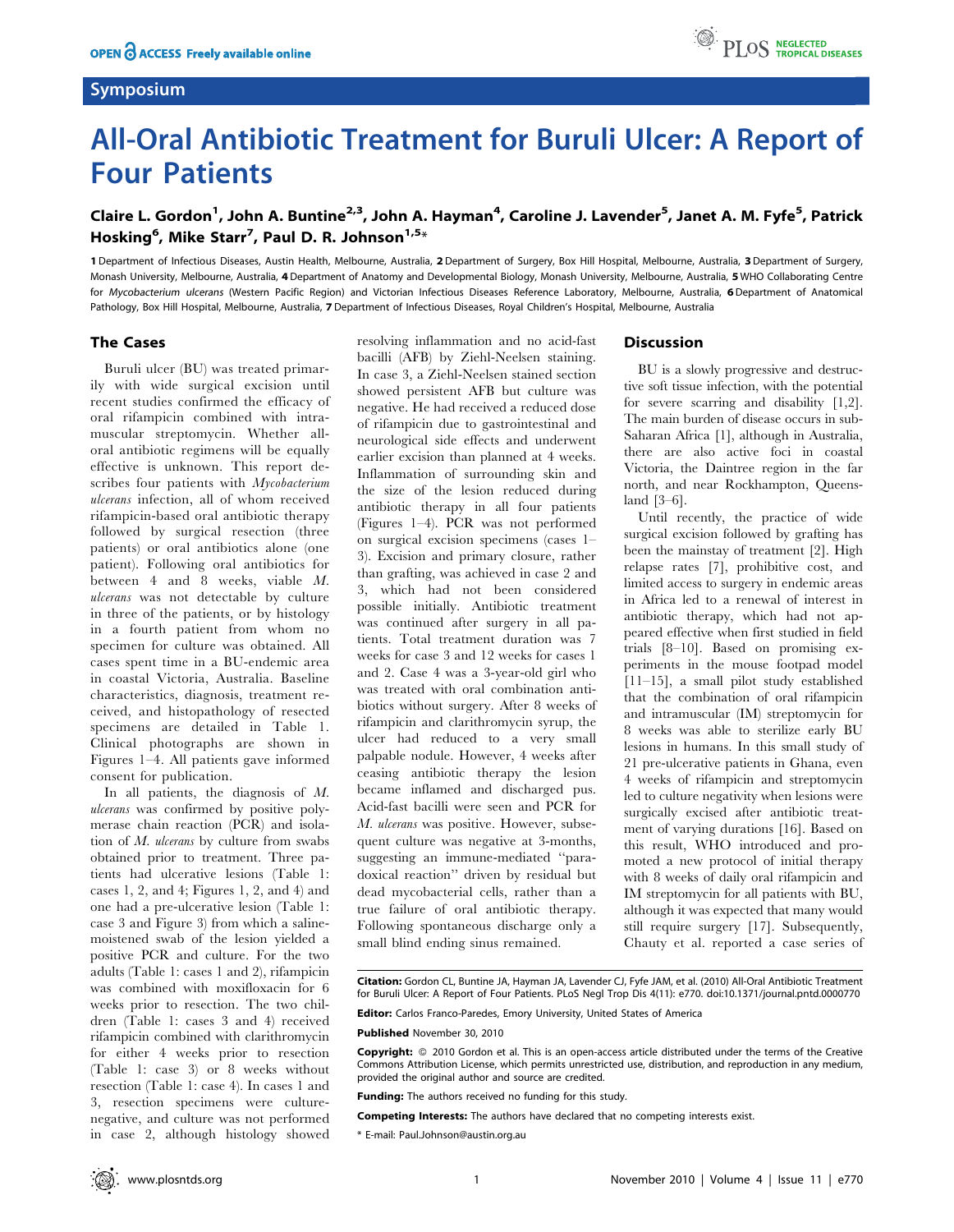Table 1. Baseline Characteristics, Diagnosis, Treatment Received, and Histopathology and Microbiology of Resected Specimens.

|                                                                                          | Case 1                                                                                 | Case 2                                                                                 | Case 3                                                                                                  | Case 4                                                                                                     |
|------------------------------------------------------------------------------------------|----------------------------------------------------------------------------------------|----------------------------------------------------------------------------------------|---------------------------------------------------------------------------------------------------------|------------------------------------------------------------------------------------------------------------|
| Age                                                                                      | 38-year-old male                                                                       | 32-year-old male                                                                       | 12-year-old male                                                                                        | 3-year-old female                                                                                          |
| Location of lesion                                                                       | Right lateral malleolus                                                                | Right elbow                                                                            | Lower back                                                                                              | Left thigh/buttock                                                                                         |
| Clinical form, size, and WHO category of<br>lesion [17]                                  | Ulcer, 2cm diameter,<br>category 1                                                     | Ulcer, 2cm diameter,<br>srcategory 1                                                   | Pre-ulcerative form, 4cm<br>diameter of induration.<br>category 1                                       | Ulcer, 2cm diameter, category 1                                                                            |
| Region exposed                                                                           | Bellarine Peninsula                                                                    | Bellarine Peninsula                                                                    | <b>Bellarine Peninsula</b>                                                                              | <b>Bellarine Peninsula</b>                                                                                 |
| Specimen collected for diagnosis                                                         | Dry swab                                                                               | Dry swab                                                                               | Saline-moistened swab                                                                                   | Dry swab                                                                                                   |
| <b>Basis of diagnosis</b>                                                                | PCR and culture                                                                        | PCR and culture                                                                        | PCR and culture                                                                                         | PCR and culture                                                                                            |
| Date of laboratory diagnosis                                                             | November 2006                                                                          | October 2008                                                                           | November 2008                                                                                           | November 2009                                                                                              |
| Principal drug                                                                           | Rifampicin<br>$\bullet$ 600 mg daily                                                   | Rifampicin<br>$\bullet$ 600 mg daily                                                   | Rifampicin<br>$\bullet$ 450 mg daily<br>reduced to 600 mg $3 \times$<br>week after day 7                | Rifampicin<br>$\bullet$ 10mg/kg daily                                                                      |
| Secondary drug                                                                           | Moxifloxacin<br>$\bullet$ 400 mg daily                                                 | Moxifloxacin<br>400 mg daily                                                           | Clarithromycin<br>250 mg twice daily<br>reduced to 250 mg twice<br>daily, alternate days after<br>day 7 | Clarithromycin<br>• 15mg/kg daily in divided<br>doses                                                      |
| Duration of oral drug therapy prior to<br>excision                                       | 6 weeks                                                                                | 6 weeks                                                                                | 4 weeks                                                                                                 | 8 weeks (lesion not excised)                                                                               |
| Outcome (follow-up period)                                                               | No recurrence (36 months)                                                              | No recurrence (13 months)                                                              | No recurrence (12 months)                                                                               | Improved to match head sized<br>palpable nodule                                                            |
| Histology/microbiology summary of<br>excised specimen (cases 1-3; no excision<br>case 4) | No AFB, culture negative,<br>chronic granulomatous<br>inflammation without<br>necrosis | No AFB, chronic<br>necrotizing granulomatous<br>inflammation, culture not<br>performed | AFB seen, culture negative,<br>necrosis to edges of excision                                            | Spontaneous discharge 4<br>weeks after ceasing antibiotics,<br>AFB seen, PCR positive, culture<br>negative |
| Comment                                                                                  |                                                                                        |                                                                                        | Doses and duration reduced<br>due to drug intolerance                                                   | Apparent relapse due to a<br>culture negative "paradoxical"<br>reaction [22]                               |

doi:10.1371/journal.pntd.0000770.t001

224 patients with pre-ulcerative and ulcerative BU who were treated with this regimen [18]. Of the 215 patients whose lesions healed, 47% were treated only with antibiotics and did not require surgery. Although there were no microbiological studies, recurrence of M. ulcerans infection occurred in only two patients treated with antibiotics alone. In a recent randomized trial of 151 patients, the majority of whom also did not have surgery, Nienhuis et al. demonstrated that oral rifampicin plus IM streptomycin for 4 weeks then oral rifampicin plus oral clarithromycin for 4 weeks was as effective as 8 weeks of oral rifampicin plus IM streptomycin [19], indicating that a shorter duration of IM streptomycin is also effective.

In Australia, surgery is widely accessible and remains the main treatment modality for BU, although often in combination with oral antibiotics. As a result, the efficacy of surgery alone compared with oral antibiotics alone is difficult to establish, although relapses may be less when both modalities are used [6,20,21]. Australian consensus guidelines [6], now 4 years old, recommend surgery alone for small lesions or surgery combined with antibiotic therapy for more extensive disease. These guidelines include the use of IV amikacin for severe disease, but in practice amikacin is rarely used due to concerns about ototoxicity. Other oral antibiotics that appear to be active against M. ulcerans in mice include moxifloxacin and clarithromycin [11]. Clarithromycin is preferred in children due to its established safety record. There are unpublished accounts of successful treatment of BU with oral rifampicin alone (W. Meyers, personal communication), and the first published report of successful use of oral antibiotics was of a North Queensland farmer with acute, oedematous  $M$ . ulcerans disease who received oral rifampicin, clarithromycin, and ethambutol for 12 weeks immediately following extensive but incomplete surgical excision [20]. The surgical resection margin showed AFB, but further biopsies taken after 3 weeks of antibiotics due to concern about relapse were smear and culture negative. In retrospect, this apparent clinical deterioration may have been a ''paradoxical reaction'' [22] and the case demonstrated the principle that oral antibiotics are able to prevent relapse after incomplete surgical excision, even in a severe form of BU.

In the four patients we have described here, combination oral antibiotic therapy prior to excision led to the inability to recover M. ulcerans by culture in the three cases from whom a second specimen was submitted for culture, confirming that oral combinations of antibiotics are capable of sterilizing lesions in humans, as Etuafal et al. demonstrated for rifampicin plus IM streptomcyin. Two of the three patients we described received oral antibiotics for a total of 12 weeks. However, negative culture results at excision (4 weeks for case 3, 6 weeks for case 1)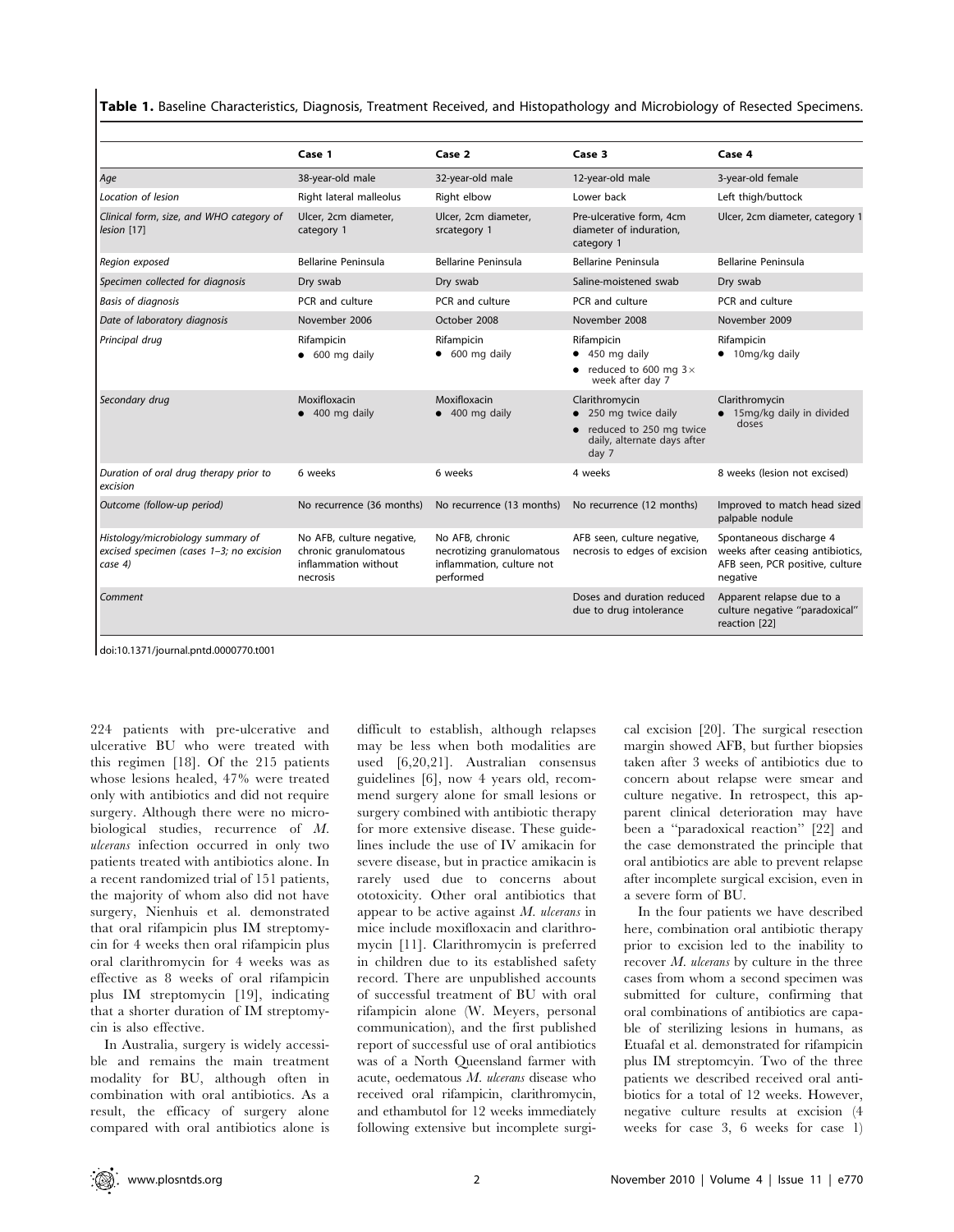| Case 1<br>right ankle, 38-year<br>old male,<br>at presentation |  |
|----------------------------------------------------------------|--|
| After 6 weeks of<br>oral rifampicin and<br>oral moxifloxacin   |  |
| Excision; specimen<br>was negative by<br>culture               |  |
| Immediate closure<br>with graft                                |  |
| <b>Final result</b>                                            |  |

Figure 1. Thirty-eight-year-old male with culture confirmed Buruli ulcer before, during, and after treatment. doi:10.1371/journal.pntd.0000770.g001

suggest that shorter periods may be effective as suggested for the combination of rifampicin and streptomycin [16,17]. Dossou et al. also reported clinical improvement after 8 weeks of oral rifampicin and clarithromycin [23] in a pregnant patient. However, in all patients we have described, the clinical appearance of the lesions only improved slowly over several weeks. As experience with antibiotics increases it has become apparent that healing is slow but continues long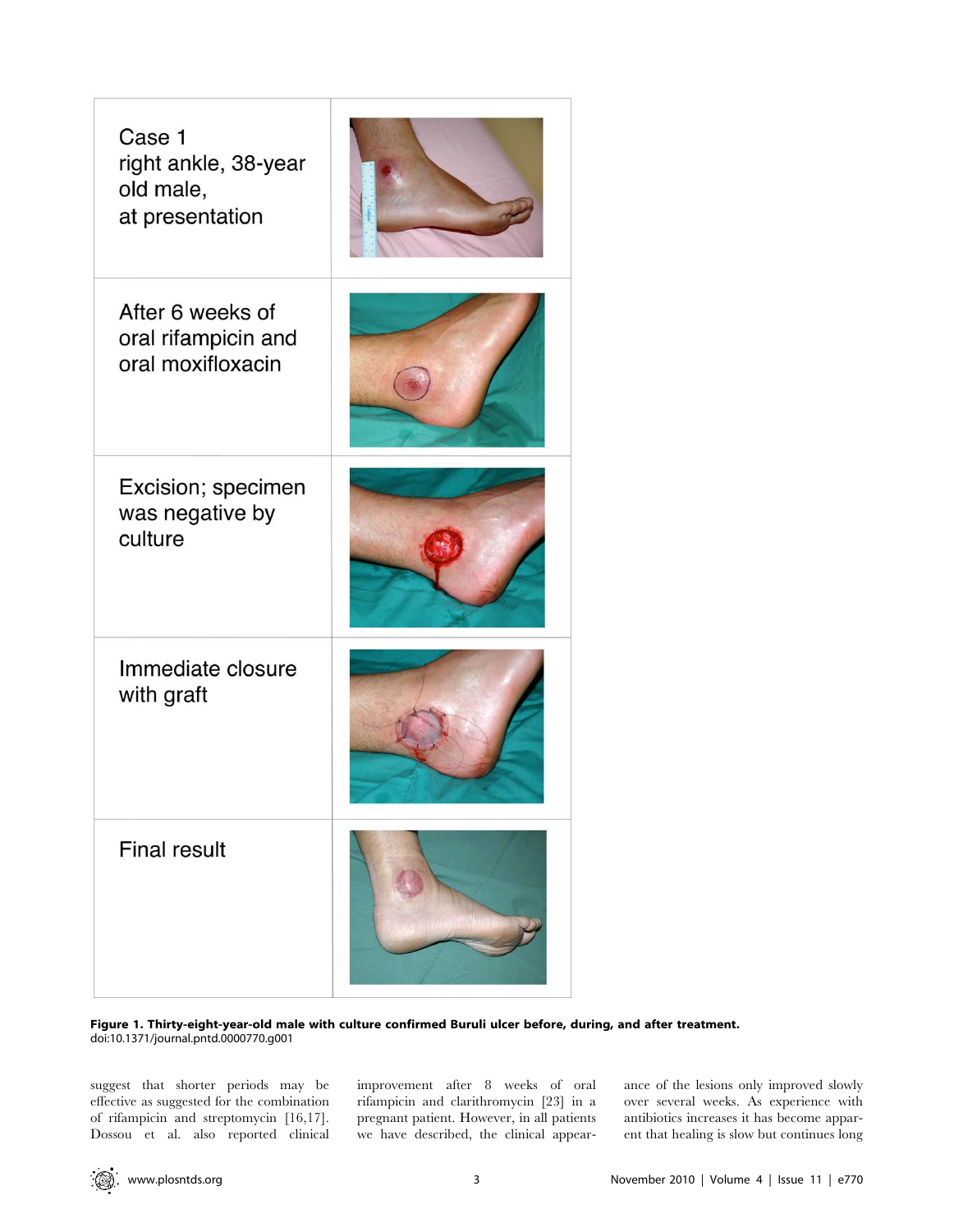| Case 2<br>right elbow, 32-year<br>old male, at<br>presentation                 | Codman<br>udamalingulomalinguladadinta |
|--------------------------------------------------------------------------------|----------------------------------------|
| After 6 weeks of<br>oral rifampicin and<br>oral moxifloxacin                   |                                        |
| Excision; specimen<br>not sent for culture<br>but no AFBs seen<br>on histology |                                        |
| Immediate primary<br>closure                                                   |                                        |
| <b>Final result</b>                                                            |                                        |

Figure 2. Thirty-two-year-old male with culture confirmed Buruli ulcer before, during, and after treatment. doi:10.1371/journal.pntd.0000770.g002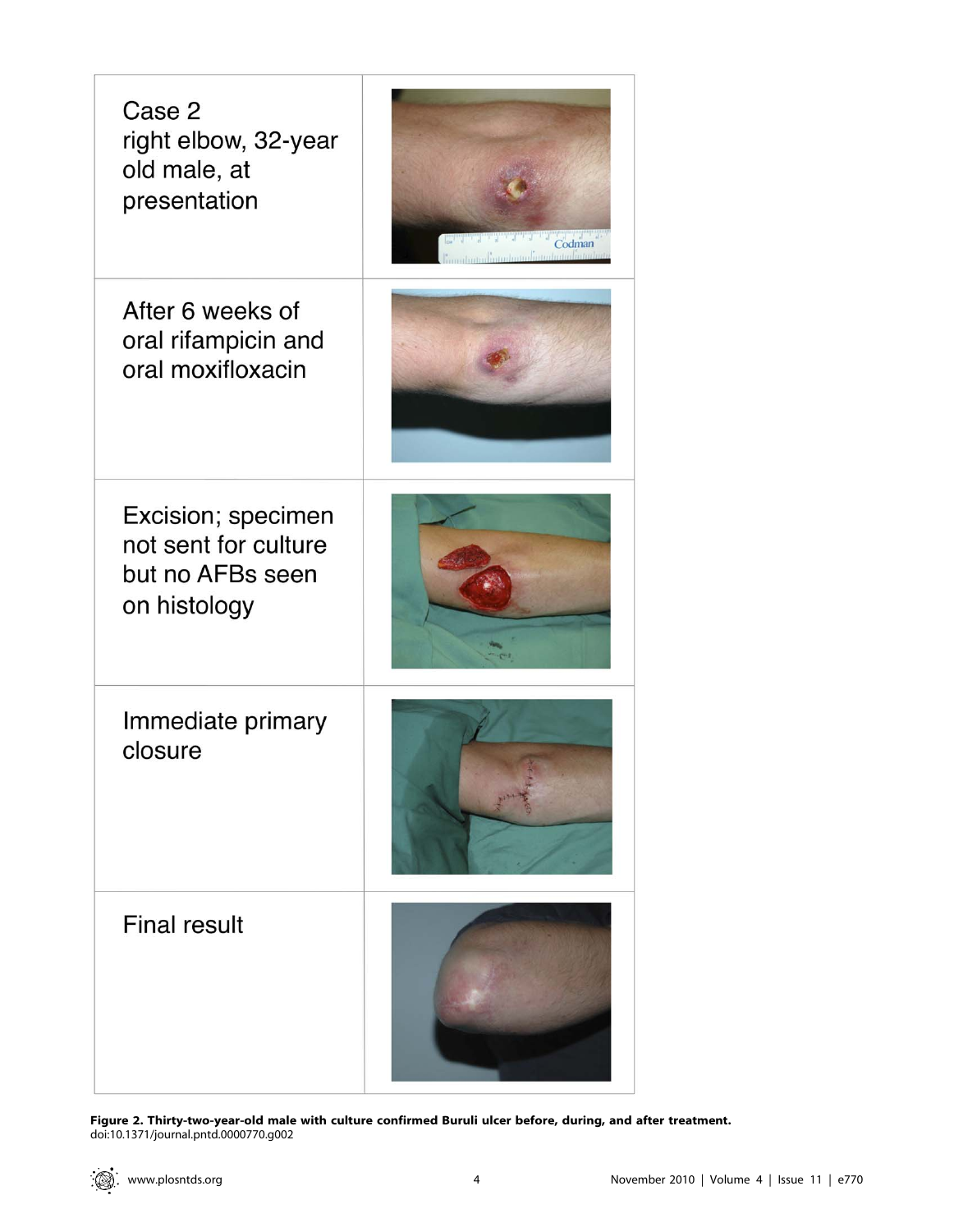| Case 3<br>lower back, 12-year<br>old male, at<br>presentation      | Codman |
|--------------------------------------------------------------------|--------|
| After 4 weeks of<br>oral rifampicin and<br>oral clarithromycin     | Codman |
| Excision; AFBs<br>seen on histology<br>but culture was<br>negative |        |
| Immediate primary<br>closure                                       |        |
| <b>Final result</b>                                                |        |

Figure 3. Twelve-year-old male with culture confirmed Buruli ulcer before, during, and after treatment. doi:10.1371/journal.pntd.0000770.g003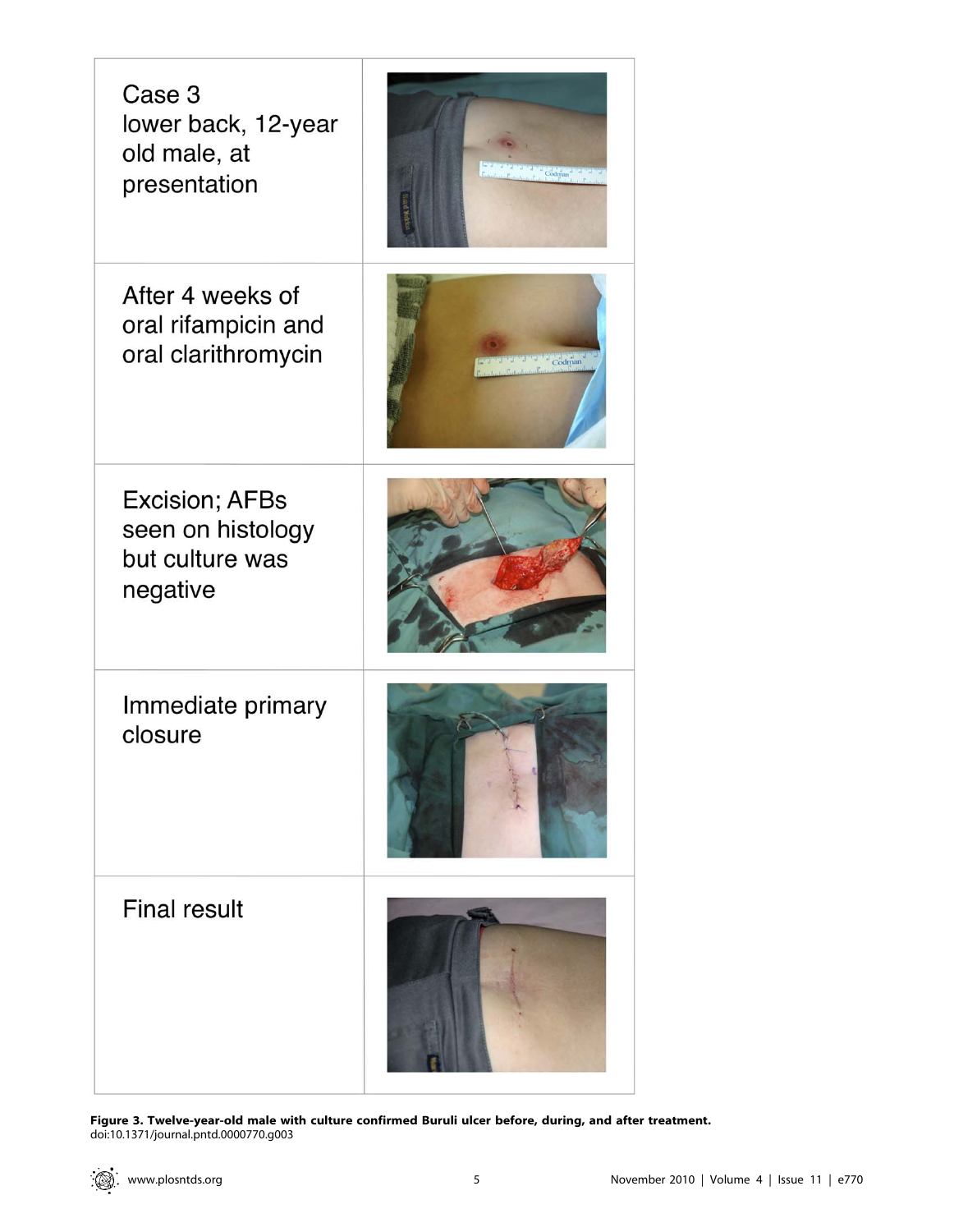| Case 4<br>left upper thigh/<br>buttock, 3-year old<br>female,<br>at presentation                   |    |
|----------------------------------------------------------------------------------------------------|----|
| After one week of<br>oral clarithromcyin<br>and rifampicin                                         | cm |
| No surgery<br>performed<br>in case 4                                                               |    |
| Apparent relapse;<br>spontaneous<br>discharge was AFB<br>and PCR positive,<br>but culture negative |    |
| Four months after<br>presentation                                                                  |    |

Figure 4. Three-year-old female with culture confirmed Buruli ulcer before, during, and after treatment. doi:10.1371/journal.pntd.0000770.g004